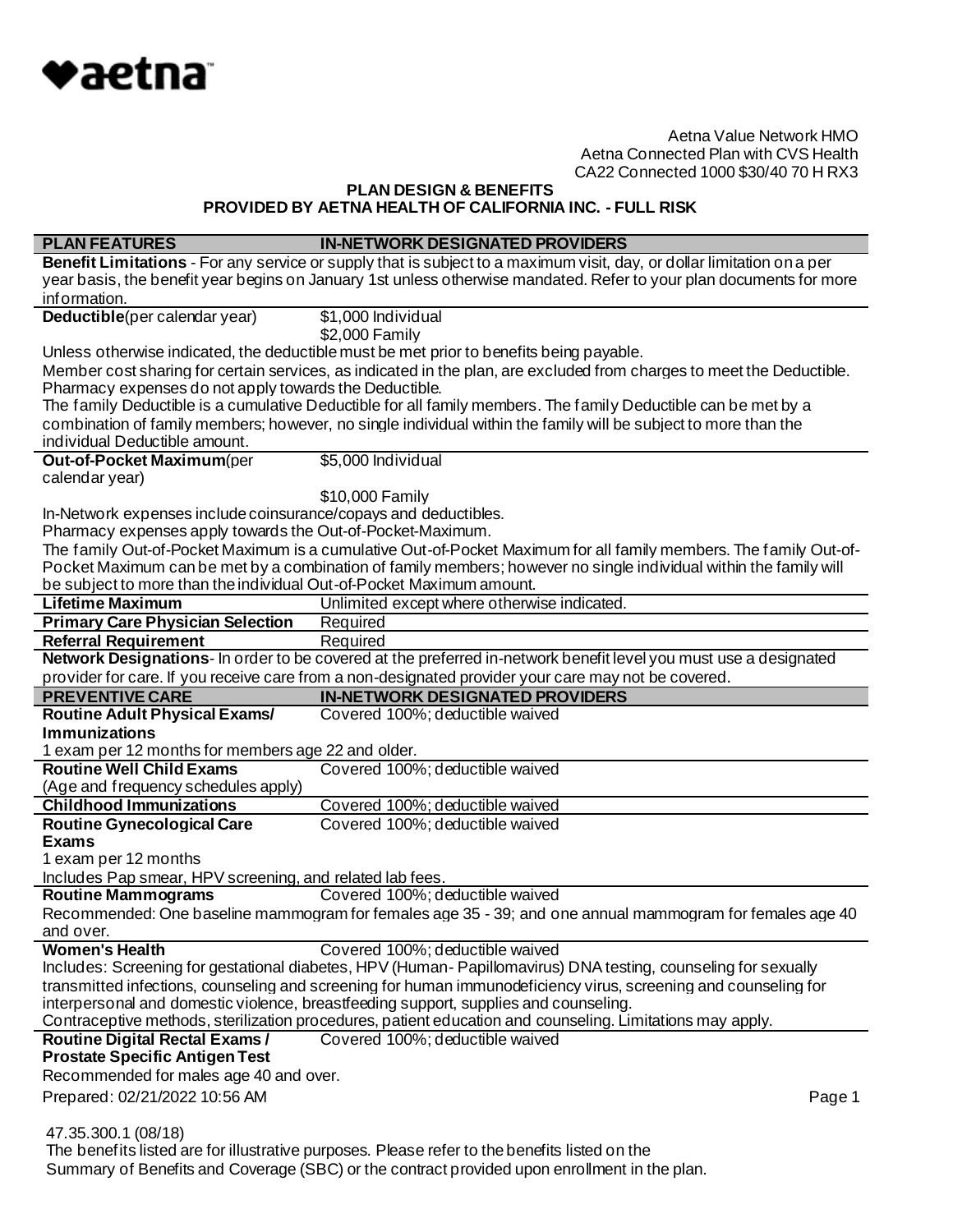

# **PLAN DESIGN & BENEFITS PROVIDED BY AETNA HEALTH OF CALIFORNIA INC. - FULL RISK**

| <b>Colorectal Cancer Screening</b>                              | Covered 100%; deductible waived                                                                                     |  |
|-----------------------------------------------------------------|---------------------------------------------------------------------------------------------------------------------|--|
| Recommended: For all members age 45 and over.                   |                                                                                                                     |  |
| Frequency schedule applies.                                     |                                                                                                                     |  |
| <b>Routine Eye Exams</b>                                        | Covered 100%; deductible waived                                                                                     |  |
| 1 routine exam per 24 months.                                   |                                                                                                                     |  |
| Direct access to participating providers without a referral.    |                                                                                                                     |  |
| <b>Routine Hearing Screening</b>                                | Covered 100%; deductible waived                                                                                     |  |
| <b>PHYSICIAN SERVICES</b>                                       | <b>IN-NETWORK DESIGNATED PROVIDERS</b>                                                                              |  |
| <b>Primary Care Physician Visits</b>                            | \$30 office visit copay; deductible waived                                                                          |  |
|                                                                 | Includes services of an internist, general physician, family practitioner or pediatrician.                          |  |
| <b>Specialist Office Visits</b>                                 | \$40 office visit copay; deductible waived                                                                          |  |
| <b>Pre-Natal Maternity</b>                                      | Covered 100%; deductible waived                                                                                     |  |
| <b>Walk-in Clinics</b>                                          | Covered 100%; deductible waived                                                                                     |  |
|                                                                 | Walk-in Clinics are free-standing health care facilities that (a) may be located in or with a pharmacy, drug store, |  |
|                                                                 | supermarket or other retail store; and (b) provide limited medical care and services on a scheduled or unscheduled  |  |
|                                                                 | basis. Urgent care centers, emergency rooms, the outpatient department of a hospital, ambulatory surgical centers,  |  |
| and physician offices are not considered to be Walk-in Clinics. |                                                                                                                     |  |
| <b>Allergy Testing</b>                                          | Your cost sharing is based on the type of service and where it is performed                                         |  |
| <b>Allergy Injections</b>                                       | Your cost sharing is based on the type of service and where it is performed                                         |  |
| <b>DIAGNOSTIC PROCEDURES</b>                                    | <b>IN-NETWORK DESIGNATED PROVIDERS</b>                                                                              |  |
| <b>Diagnostic Laboratory</b>                                    | Covered 100%; deductible waived                                                                                     |  |
|                                                                 | If performed as a part of a physician office visit and billed by the physician, expenses are covered subject to the |  |
| applicable physician's office visit member cost sharing.        |                                                                                                                     |  |
| <b>Diagnostic X-ray</b>                                         | \$50 copay; deductible waived                                                                                       |  |
|                                                                 | If performed as a part of a physician office visit and billed by the physician, expenses are covered subject to the |  |
| applicable physician's office visit member cost sharing.        |                                                                                                                     |  |
| <b>Diagnostic X-ray for Complex</b>                             | \$150 copay; deductible waived                                                                                      |  |
| <b>Imaging Services</b>                                         |                                                                                                                     |  |
|                                                                 | If performed as a part of a physician office visit and billed by the physician, expenses are covered subject to the |  |
| applicable physician's office visit member cost sharing.        |                                                                                                                     |  |
| <b>EMERGENCY MEDICAL CARE</b>                                   | <b>IN-NETWORK DESIGNATED PROVIDERS</b>                                                                              |  |
| <b>Urgent Care Provider</b>                                     | \$50 office visit copay; deductible waived                                                                          |  |
| <b>Non-Urgent Use of Urgent Care</b>                            | <b>Not Covered</b>                                                                                                  |  |
| <b>Provider</b>                                                 |                                                                                                                     |  |
| <b>Emergency Room</b>                                           | \$350 copay; after deductible                                                                                       |  |
| Copay waived if admitted                                        |                                                                                                                     |  |
| Non-Emergency Care in an                                        | Not Covered                                                                                                         |  |
| <b>Emergency Room</b>                                           |                                                                                                                     |  |
| <b>Emergency Use of Ambulance</b>                               | \$150 copay; deductible waived                                                                                      |  |
| <b>Non-Emergency Use of Ambulance</b>                           | Not Covered                                                                                                         |  |
| <b>HOSPITAL CARE</b>                                            | <b>IN-NETWORK DESIGNATED PROVIDERS</b>                                                                              |  |
| <b>Inpatient Hospital</b>                                       | 30%; after deductible                                                                                               |  |
|                                                                 | Your cost sharing applies to all covered benefits incurred during your inpatient stay.                              |  |
| <b>Inpatient Maternity Coverage</b>                             | \$30 for Physician Maternity Services; deductible waived; 30% for Facility                                          |  |
| (includes delivery and postpartum                               | services; after deductible                                                                                          |  |
| care)                                                           |                                                                                                                     |  |
|                                                                 | Your cost sharing applies to all covered benefits incurred during your inpatient stay.                              |  |
| Prepared: 02/21/2022 10:56 AM                                   | Page 2                                                                                                              |  |
|                                                                 |                                                                                                                     |  |

47.35.300.1 (08/18)

 The benefits listed are for illustrative purposes. Please refer to the benefits listed on the Summary of Benefits and Coverage (SBC) or the contract provided upon enrollment in the plan.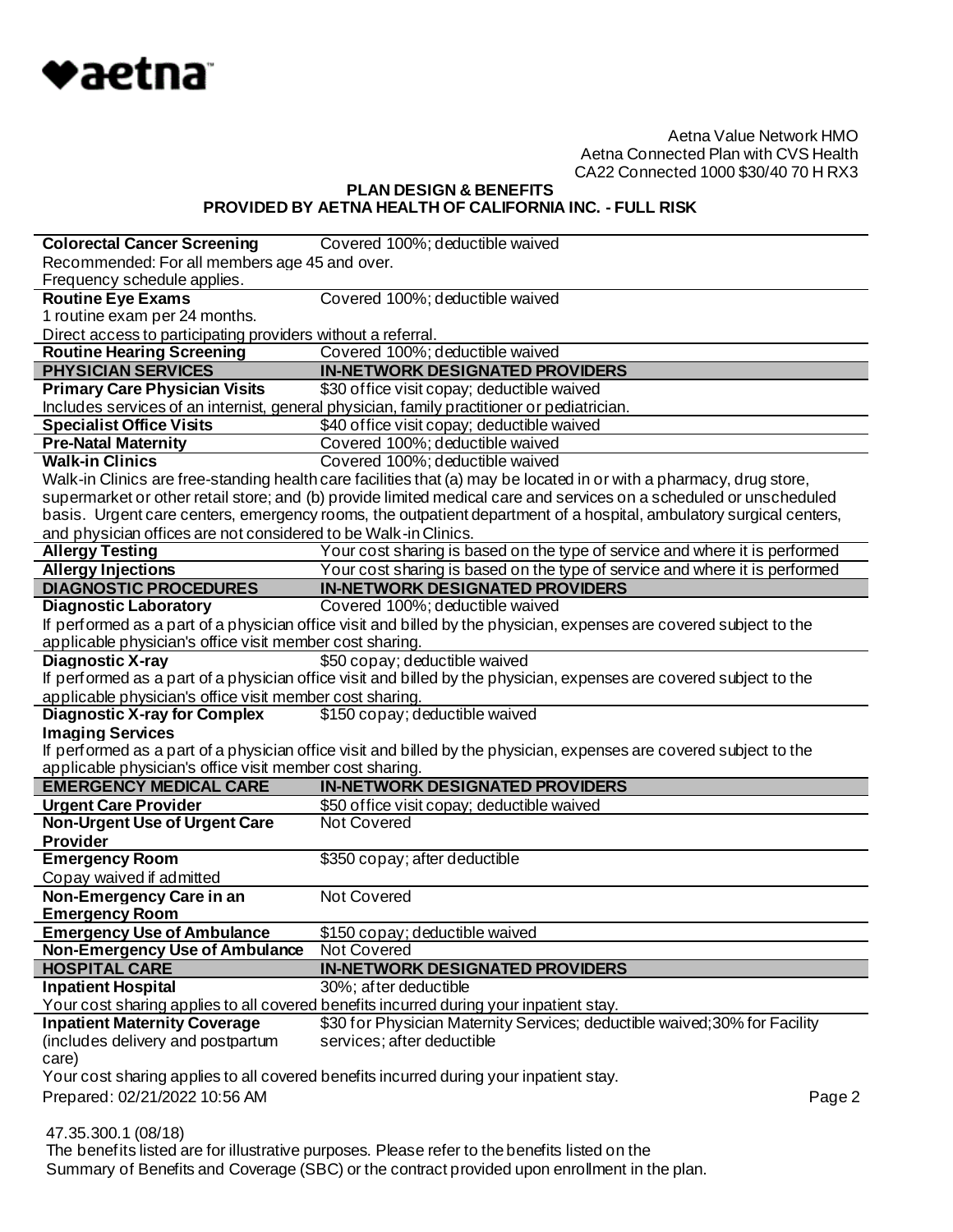

# **PLAN DESIGN & BENEFITS PROVIDED BY AETNA HEALTH OF CALIFORNIA INC. - FULL RISK**

| <b>Outpatient Surgery - Hospital</b>            | 30%; after deductible                                                                                                    |
|-------------------------------------------------|--------------------------------------------------------------------------------------------------------------------------|
|                                                 | Your cost sharing applies to all covered benefits incurred during your outpatient visit.                                 |
| <b>Outpatient Surgery - Freestanding</b>        | 30%; after deductible                                                                                                    |
| <b>Facility</b>                                 |                                                                                                                          |
|                                                 | Your cost sharing applies to all covered benefits incurred during your outpatient visit.                                 |
| <b>MENTAL HEALTH SERVICES</b>                   | <b>IN-NETWORK DESIGNATED PROVIDERS</b>                                                                                   |
| <b>Mental Health Inpatient</b>                  | 30% per admission; after deductible                                                                                      |
|                                                 | Your cost sharing applies to all covered benefits incurred during your inpatient stay.                                   |
| <b>Mental Health Office Visits</b>              | \$40 copay; deductible waived                                                                                            |
|                                                 | Your cost sharing applies to all covered benefits incurred during your outpatient visit.                                 |
| <b>Other Mental Health Services</b>             | Covered 100%; deductible waived                                                                                          |
| <b>SUBSTANCE ABUSE</b>                          | <b>IN-NETWORK DESIGNATED PROVIDERS</b>                                                                                   |
| Inpatient                                       | 30%; after deductible                                                                                                    |
|                                                 | Your cost sharing applies to all covered benefits incurred during your inpatient stay.                                   |
| <b>Residential Treatment Facility</b>           | 30%; after deductible                                                                                                    |
| <b>Substance Abuse Office Visits</b>            | \$40 copay; deductible waived                                                                                            |
|                                                 | Your cost sharing applies to all covered benefits incurred during your outpatient visit.                                 |
| <b>Other Substance Abuse Services</b>           | Covered 100%; deductible waived                                                                                          |
|                                                 |                                                                                                                          |
| <b>OTHER SERVICES</b>                           | <b>IN-NETWORK DESIGNATED PROVIDERS</b>                                                                                   |
| <b>Skilled Nursing Facility</b>                 | 30%; after deductible                                                                                                    |
| Limited to 100 days per year                    |                                                                                                                          |
|                                                 | Your cost sharing applies to all covered benefits incurred during your inpatient stay.                                   |
| <b>Home Health Care</b>                         | \$40 copay; deductible waived                                                                                            |
| Limited to 120 visits per year                  |                                                                                                                          |
|                                                 | Limited to 3 intermittent visits per day by a participating home health care agency; 1 visit equals a period of 4 hrs or |
| less.                                           |                                                                                                                          |
| <b>Hospice Care - Inpatient</b>                 | 30%; after deductible                                                                                                    |
|                                                 | Your cost sharing applies to all covered benefits incurred during your inpatient stay.                                   |
| <b>Hospice Care - Outpatient</b>                | \$40 copay; after deductible                                                                                             |
|                                                 | Your cost sharing applies to all covered benefits incurred during your outpatient visit.                                 |
| <b>Outpatient Short-Term</b>                    | \$40 copay; deductible waived                                                                                            |
| Rehabilitation                                  |                                                                                                                          |
| Includes speech, physical, occupational therapy |                                                                                                                          |
| <b>Spinal Manipulation Therapy</b>              | \$15 copay; deductible waived                                                                                            |
| Limited to 20 visits per year                   |                                                                                                                          |

Direct access to participating providers without a referral.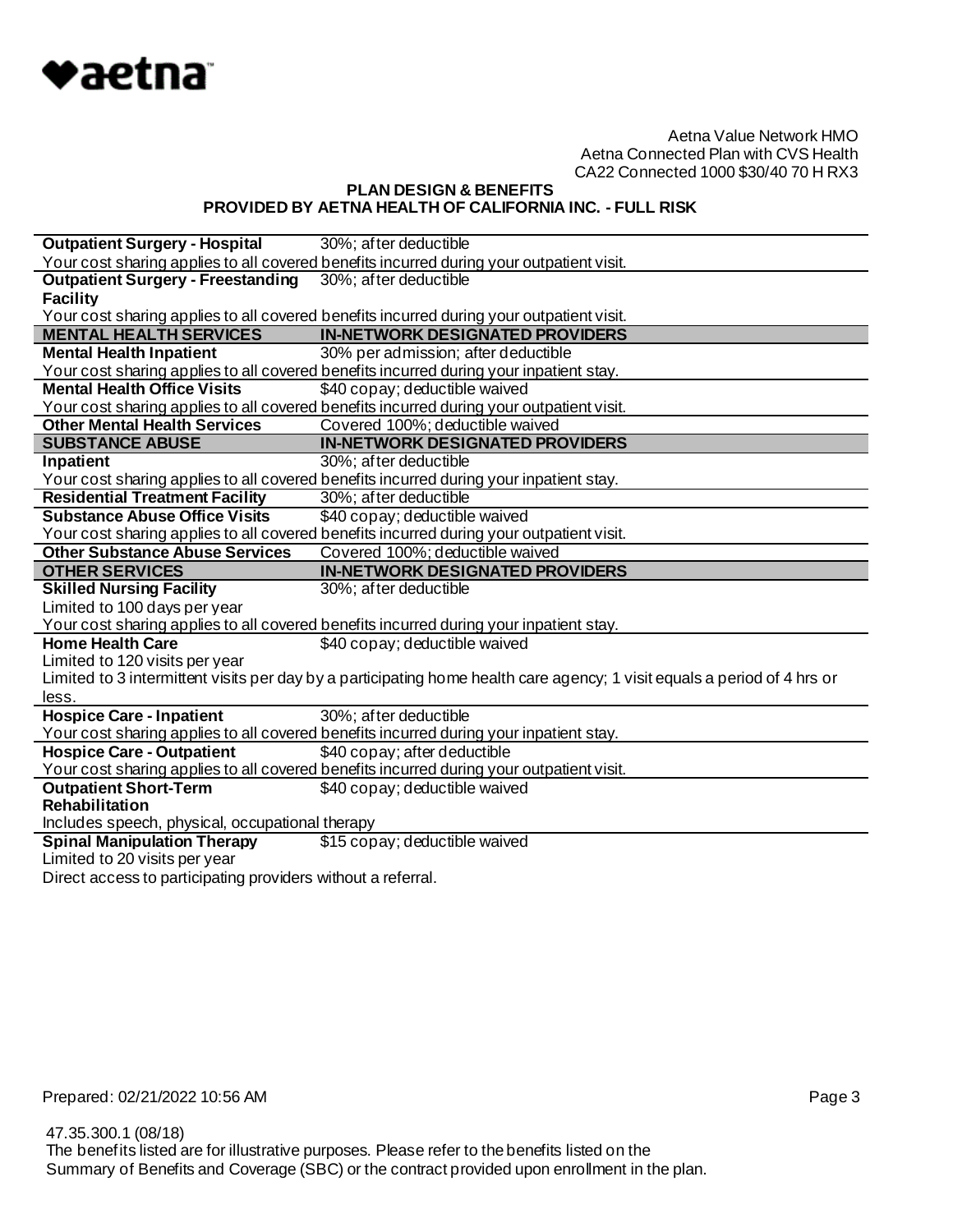

# **PLAN DESIGN & BENEFITS PROVIDED BY AETNA HEALTH OF CALIFORNIA INC. - FULL RISK**

| <b>Habilitative Physical Therapy</b>                                          | Refer to MBH Outpatient Mental Health All Other                                                                              |  |
|-------------------------------------------------------------------------------|------------------------------------------------------------------------------------------------------------------------------|--|
| <b>Habilitative Occupational Therapy</b>                                      | Refer to MBH Outpatient Mental Health All Other                                                                              |  |
| <b>Habilitative Speech Therapy</b>                                            | Refer to MBH Outpatient Mental Health All Other                                                                              |  |
| <b>Autism Behavioral Therapy</b>                                              | Refer to MBH Outpatient Mental Health                                                                                        |  |
| Covered same as any other Outpatient Mental Health benefit                    |                                                                                                                              |  |
| <b>Autism Applied Behavior Analysis</b>                                       | Refer to MBH Outpatient Mental Health Other Services                                                                         |  |
| Covered same as any other Outpatient Mental Health Other Services benefit     |                                                                                                                              |  |
| <b>Autism Physical Therapy</b>                                                | Refer to MBH Outpatient Mental Health All Other                                                                              |  |
| <b>Autism Occupational Therapy</b>                                            | Refer to MBH Outpatient Mental Health All Other                                                                              |  |
| <b>Autism Speech Therapy</b>                                                  | Refer to MBH Outpatient Mental Health All Other                                                                              |  |
| <b>Durable Medical Equipment</b>                                              | \$30 copay; after deductible                                                                                                 |  |
| <b>Prosthetics</b>                                                            | Covered 100%; after deductible                                                                                               |  |
| <b>Orthotics</b>                                                              | Covered 100%; after deductible                                                                                               |  |
| Orthotics and special footwear covered for persons with foot disfigurement.   |                                                                                                                              |  |
| <b>Diabetic Supplies</b>                                                      | Pharmacy cost sharing applies if Pharmacy coverage is included; otherwise                                                    |  |
|                                                                               | PCP office visit cost sharing applies.                                                                                       |  |
| <b>Women's Contraceptive drugs and</b>                                        | Covered 100%; deductible waived                                                                                              |  |
| devices not obtainable at a                                                   |                                                                                                                              |  |
| pharmacy                                                                      |                                                                                                                              |  |
| <b>Affordable Care Act mandated</b>                                           | Covered 100%; deductible waived                                                                                              |  |
| <b>Women's Contraceptives</b>                                                 |                                                                                                                              |  |
| <b>Infusion Therapy</b>                                                       | \$40 copay; deductible waived                                                                                                |  |
| Administered in the home or                                                   |                                                                                                                              |  |
| physician's office                                                            |                                                                                                                              |  |
| <b>Infusion Therapy</b>                                                       | Your cost sharing is based on the type of service and where it is performed                                                  |  |
| Administered in an outpatient hospital                                        |                                                                                                                              |  |
| department or freestanding facility                                           |                                                                                                                              |  |
| <b>Transplants</b>                                                            | 30%; after deductible                                                                                                        |  |
|                                                                               | Preferred coverage is provided at an IOE contracted facility only.                                                           |  |
| <b>Bariatric Surgery</b>                                                      | 30% per admission; after deductible                                                                                          |  |
|                                                                               | Your cost sharing applies to all covered benefits incurred during your inpatient stay.                                       |  |
| <b>Acupuncture</b>                                                            | \$30 copay; deductible waived                                                                                                |  |
| Limited to 20 visits per year                                                 |                                                                                                                              |  |
| <b>FAMILY PLANNING</b>                                                        | <b>IN-NETWORK DESIGNATED PROVIDERS</b>                                                                                       |  |
| <b>Infertility Treatment</b>                                                  | Your cost sharing is based on the type of service and where it is performed                                                  |  |
| Diagnosis and treatment of the underlying medical condition only.             | Your cost sharing is based on the type of service and where it is performed                                                  |  |
| <b>Fertility Preservation</b>                                                 |                                                                                                                              |  |
| Includes coverage for cryopreservation and storage for iatrogenic infertility |                                                                                                                              |  |
|                                                                               |                                                                                                                              |  |
| <b>Comprehensive Infertility Services</b>                                     | latrogenic infertility is infertility that may occur as a result of certain types of medical treatment<br><b>Not Covered</b> |  |

Artificial insemination and ovulation induction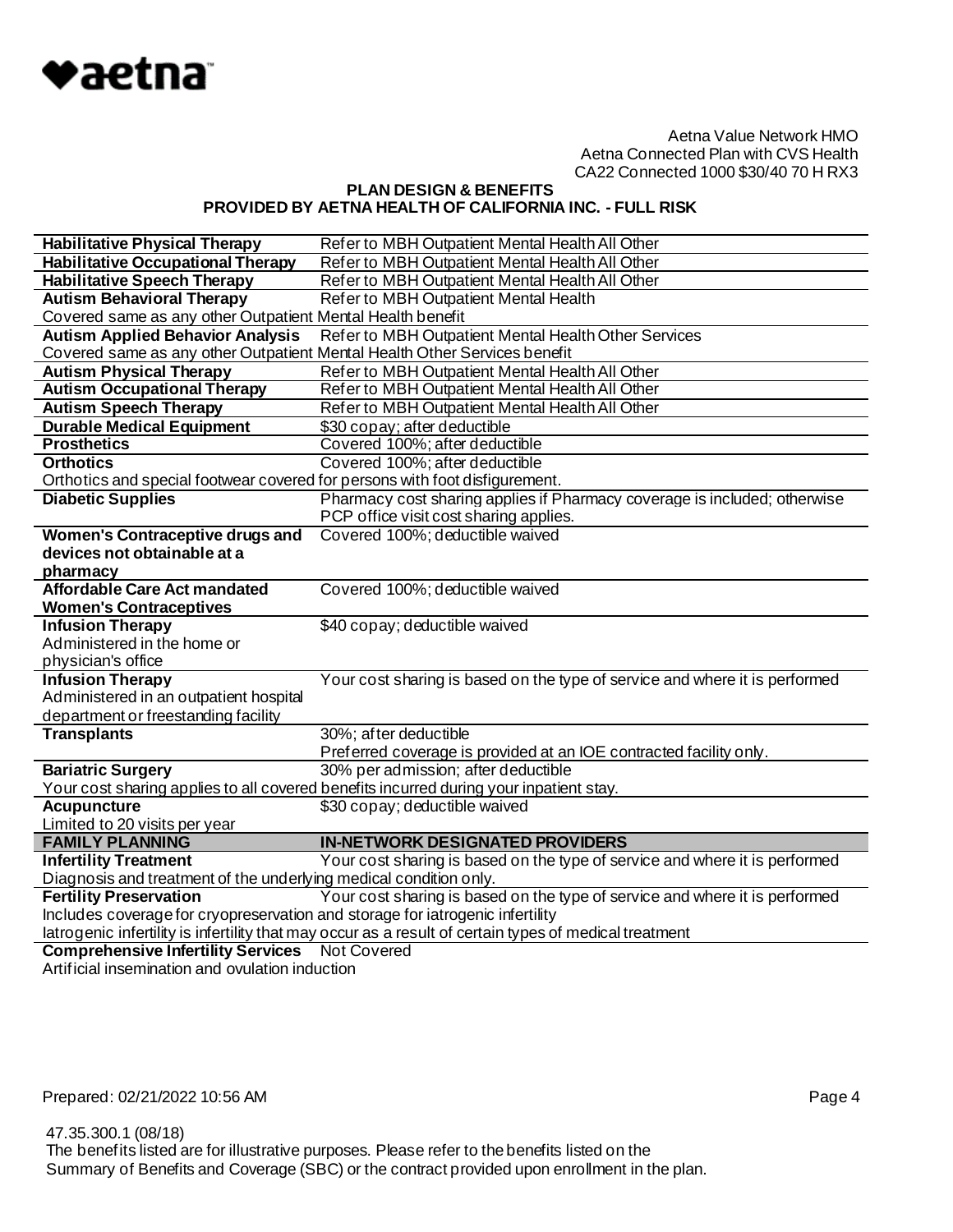

**PLAN DESIGN & BENEFITS PROVIDED BY AETNA HEALTH OF CALIFORNIA INC. - FULL RISK**

| <b>Advanced Reproductive</b>                | <b>Not Covered</b>                                                          |
|---------------------------------------------|-----------------------------------------------------------------------------|
| <b>Technology (ART)</b>                     |                                                                             |
| Vasectomy                                   | Your cost sharing is based on the type of service and where it is performed |
| <b>Tubal Ligation</b>                       | Covered 100%; deductible waived                                             |
| <b>PRESCRIPTION DRUG BENEFITS</b>           | <b>IN-NETWORK</b>                                                           |
| <b>Pharmacy Plan Type</b>                   | Advanced Control Plan - Aetna                                               |
| <b>Preferred Generic Drugs</b>              |                                                                             |
| Retail                                      | \$10 copay                                                                  |
| <b>Mail Order</b>                           | $$20$ copay                                                                 |
| <b>Preferred Brand-Name Drugs</b>           |                                                                             |
| Retail                                      | \$30 copay                                                                  |
| <b>Mail Order</b>                           | \$60 copay                                                                  |
| Non-Preferred Generic and Brand-Name Drugs  |                                                                             |
| Retail                                      | \$50 copay                                                                  |
| <b>Mail Order</b>                           | $$100$ copay                                                                |
| <b>Specialty Drugs</b>                      |                                                                             |
| <b>Preferred Specialty</b>                  | 30%                                                                         |
|                                             | Maximum \$250                                                               |
| <b>Non-Preferred Specialty</b>              | 30%                                                                         |
|                                             | Maximum \$250                                                               |
| <b>Pharmacy Day Supply and Requirements</b> |                                                                             |
| Retail                                      | Up to a 30 day supply from Aetna Managed Pharmacy Network                   |
| <b>Mandatory Maintenance Choice</b>         | After two retail fills, members are required to fill a 90-day supply of     |
|                                             | maintenance drugs at CVS Caremark® Mail Service Pharmacy or at a CVS        |
|                                             | Pharmacy. Otherwise, the member will be responsible for meeting a greater   |
|                                             | cost-sharing (i.e. penalty)                                                 |
| Opt Out                                     |                                                                             |
|                                             | The member must notify us of whether they want to continue to fill at a     |
|                                             | network retail pharmacy by calling the number on the member ID card.        |
| <b>Specialty</b>                            | Up to a 30 day supply                                                       |
|                                             | All prescription fills must be through our preferred specialty pharmacy     |
|                                             | network.<br>Advanced Control Formulary Aetna Insured List                   |

Prepared: 02/21/2022 10:56 AM **Page 5**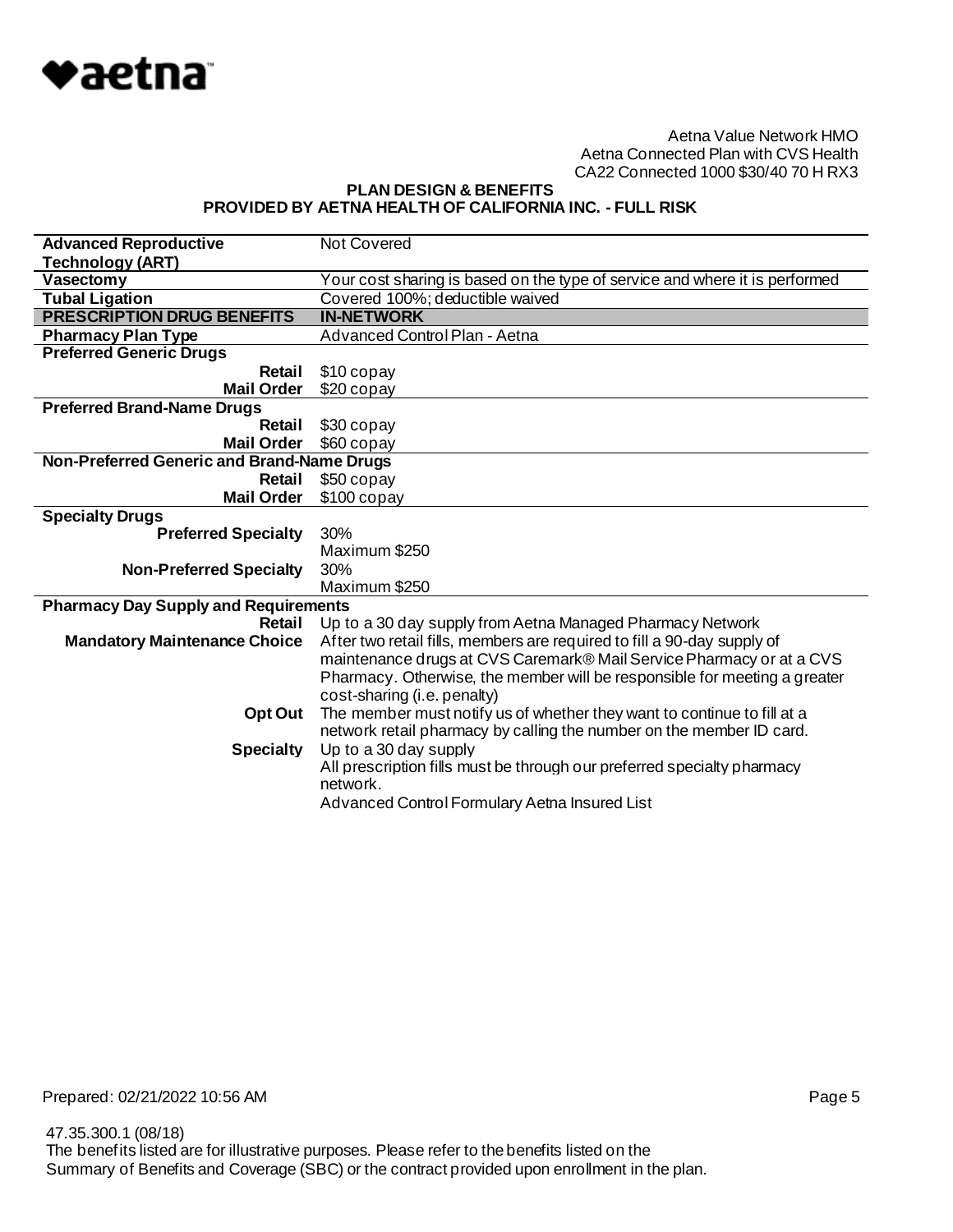

# **PLAN DESIGN & BENEFITS PROVIDED BY AETNA HEALTH OF CALIFORNIA INC. - FULL RISK**

**Choose Generics with Dispense as Written (DAW) override** - The member pays the applicable copay. If the physician requires brand-name, member would pay brand-name copay. If the member requests brand-name when a generic is available, the member pays the applicable copay plus the difference between the generic price and the brand-name price.

**Plan Includes:** Diabetic supplies and Contraceptive drugs and devices obtainable from a pharmacy.

Contraceptives covered up to a 12 month supply. Contraceptive copay strategy applies.

Includes sexual dysfunction drugs for females and males, including daily dose, additional 6 tablets a month for males for erectile dysfunction.

Oral fertility drugs included.

A limited list of over-the-counter medications are covered when filled with a prescription.

Oral chemotherapy drugs covered 100%

Precertification and quantity limits included

Step Therapy included

Seasonal Vaccinations covered 100% in-network

Preventive Vaccinations covered 100% in-network

One transition fill allowed within 90 days of member's effective date

Affordable Care Act mandated female contraceptives and preventive medications covered 100% in-network.

# **GENERAL PROVISIONS**

**Dependents Eligibility** Spouse, children from birth to age 26 regardless of student status.

#### **Exclusions and Limitations**

#### **Health benefits and health insurance plans are offered and/or underwritten by Aetna Health of California Inc. Each insurer has sole financial responsibility for its own products.**

This material is for information only. Health benefits plans contain exclusions and limitations.

Not all health services are covered. See plan documents for a complete description of benefits, exclusions, limitations and conditions of coverage. Plan features and availability may vary by location and are subject to change.

You may be responsible for the health care provider's full charges for any non-covered services, including circumstances where you have exceeded a benefit limit contained in the plan. Providers are independent contractors and are not our agents. Provider participation may change without notice. We do not provide care or guarantee access to health services.

The following is a list of services and supplies that are *generally* not covered. However, your plan documents may contain exceptions to this list based on state mandates or the plan design or rider(s) purchased by your employer.

• All medical and hospital services not specifically covered in, or which are limited or excluded by your plan documents.

• Cosmetic surgery, including breast reduction.

- Custodial care.
- Dental care and dental x-rays.
- Donor egg retrieval.
- Durable medical equipment.

• Experimental and investigational procedures, except for coverage for medically necessary routine patient care costs for members participating in a cancer clinical trial.

Prepared: 02/21/2022 10:56 AM **Page 6** 

47.35.300.1 (08/18)

 The benefits listed are for illustrative purposes. Please refer to the benefits listed on the Summary of Benefits and Coverage (SBC) or the contract provided upon enrollment in the plan.